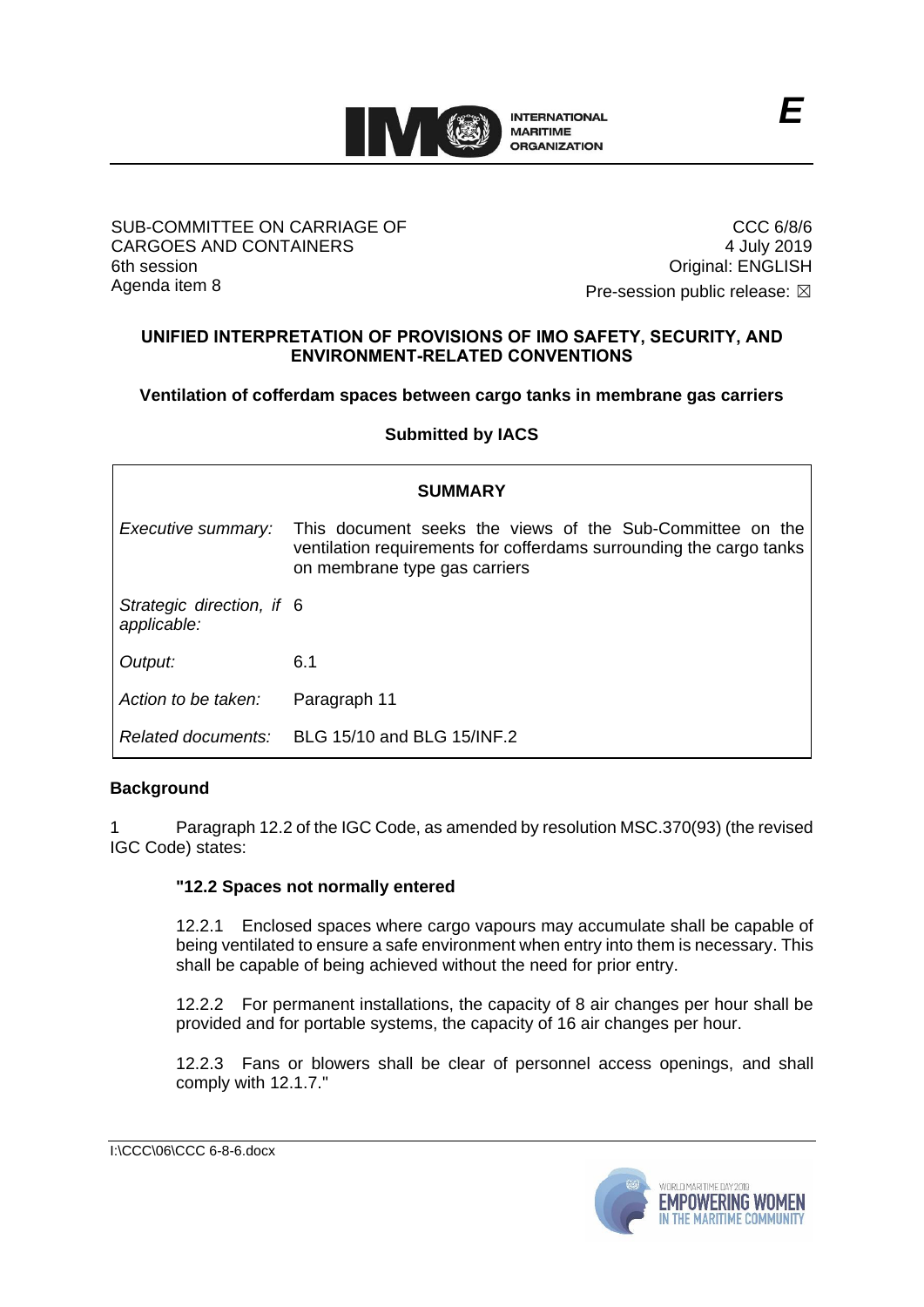2 The corresponding paragraph of the IGC Code in force before the changes introduced by resolution MSC.370(93) states:

"12.2 Spaces not normally entered

Hold spaces, interbarrier spaces, void spaces, cofferdams, spaces containing cargo piping and other spaces where cargo vapours may accumulate, should be capable of being ventilated to ensure a safe environment when entry into the spaces is necessary. Where a permanent ventilation system is not provided for such spaces, approved means of portable mechanical ventilation should be provided. Where necessary owing to the arrangement of spaces, such as hold spaces and interbarrier spaces, essential ducting for such ventilation should be permanently installed. Fans or blowers should be clear of personnel access openings, and should comply with 12.1.9."

3 According to the version of the IGC Code in force prior to resolution MSC.370(93), the cofferdams are clearly identified as spaces that require ventilation, but no ventilation rate is specified. However, paragraph 12.2 of the revised IGC Code does not list (identify) spaces that require ventilation, but the ventilation rate is specified. This results in very large ventilators and is unfeasible for cargo tank cofferdam spaces, noting their large volume.

4 The explanation provided in the annex to document BLG 15/10 for the change simply states:

"Update SOLAS reference, for spaces required to be entered during normal cargo operations the requirements of IEC 60092 have been incorporated, requirements for vent fans and spares outfits increased and minimum number of air changes provided for fixed and portable ventilation equipment for spaces not normally entered specified."

### **Discussion**

5 On the basis of a "single failure" the cofferdams would not be expected to come into contact with the cargo and would, therefore, not be enclosed spaces where cargo vapour can accumulate. However, as cofferdams are considered in the revised IGC Code to be hazardous areas (paragraph 1.2.24.13), it is logical that cargo vapour will be expected in them. Additionally, cofferdams are taking their air from hazardous areas; consequently, it could reasonably be assumed that there will be cargo vapour in them.

6 Strict application of the requirements of the revised IGC Code therefore requires cargo tank cofferdams to have a ventilation system capable of eight air changes per hour (16 air changes per hour for portable systems). However, this capacity requirement is not a practical value considering the very large volume of cofferdams. As the aim of this requirement is to address the safe entry into the space (i.e. atmosphere preparation/conditioning prior to entry), and not the dilution of possible gas; IACS struggles to see the technical justification for the ventilation requirement as prescribed in the revised IGC Code with respect to cargo tank cofferdams.